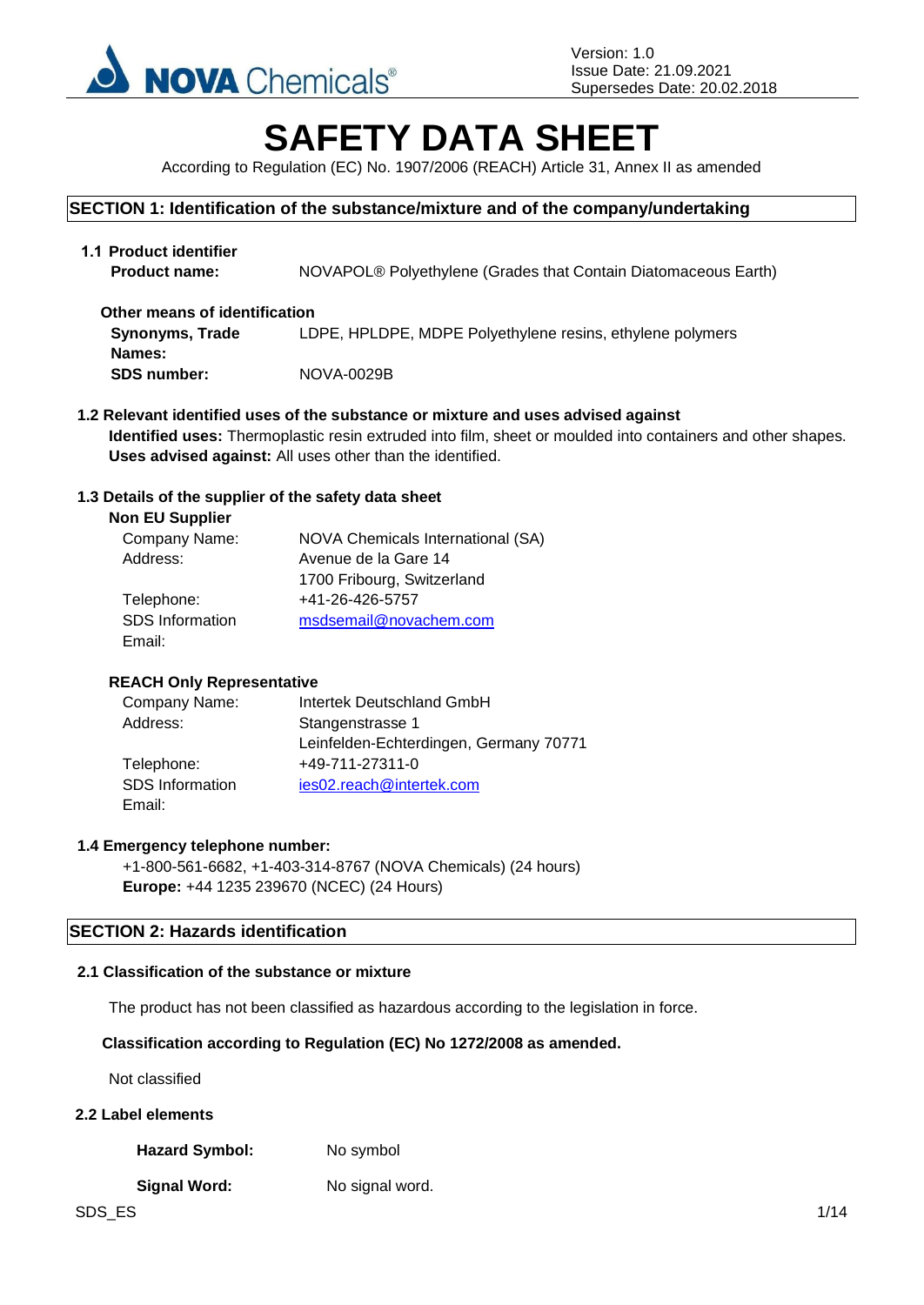

### Hazard Statement(s): not applicable

### **Precautionary Statements:**

| <b>Prevention:</b> | P210: Keep away from heat, hot surfaces, sparks, open flames and other<br>ignition sources. No smoking.<br>P240: Ground and bond container and receiving equipment.<br>P241: Use explosion-proof [electrical/ventilating/lighting] equipment.<br>P264: Wash hands thoroughly after handling.<br>P271: Use only outdoors or in a well-ventilated area.<br>P273: Avoid release to the environment.<br>P280: Wear protective gloves/protective clothing/eye protection/face<br>protection.<br>P284: [In case of inadequate ventilation] wear respiratory protection. |
|--------------------|-------------------------------------------------------------------------------------------------------------------------------------------------------------------------------------------------------------------------------------------------------------------------------------------------------------------------------------------------------------------------------------------------------------------------------------------------------------------------------------------------------------------------------------------------------------------|
| <b>Response:</b>   | P301+P330+P331: IF SWALLOWED: Rinse mouth. Do NOT induce<br>vomiting.<br>P313: Get medical advice/attention.<br>P302+P352: IF ON SKIN: Wash with plenty of water/soap.<br>P332+P313: If skin irritation occurs: Get medical advice/attention.<br>P304+P340: IF INHALED: Remove person to fresh air and keep<br>comfortable for breathing.<br>P305+P351+P338: IF IN EYES: Rinse cautiously with water for several<br>minutes. Remove contact lenses, if present and easy to do. Continue<br>rinsing.                                                               |
| Storage:           | P401: Store in accordance with local/regional/national regulations.<br>P410: Protect from sunlight.                                                                                                                                                                                                                                                                                                                                                                                                                                                               |
| Disposal:          | P501: Dispose of contents/container in accordance with<br>local/regional/national/international regulations.<br>P502: Refer to manufacturer or supplier for information on recovery or<br>recycling.                                                                                                                                                                                                                                                                                                                                                              |
| 2.3 Other hazards  | If small particles are generated during further processing, handling or by<br>other means, may form combustible dust concentrations in air. Spilled<br>product may create a dangerous slipping hazard. The cristobalite is<br>inextricably bound or coated in the resin.                                                                                                                                                                                                                                                                                          |
|                    | PBT assessment does not apply.                                                                                                                                                                                                                                                                                                                                                                                                                                                                                                                                    |
|                    | <b>Endocrine Disruption-Toxicity</b><br>The substance/mixture does not contain components considered to have<br>endocrine disrupting properties according to REACH Article 57(f) or<br>Commission Delegated regulation (EU) 2017/2100 or Commission<br>Regulation (EU) 2018/605 at levels of 0.1% or higher.                                                                                                                                                                                                                                                      |
|                    | <b>Endocrine Disruption-Ecotoxicity</b><br>The substance/mixture does not contain components considered to have<br>endocrine disrupting properties according to REACH Article 57(f) or<br>Commission Delegated regulation (EU) 2017/2100 or Commission<br>Regulation (EU) 2018/605 at levels of 0.1% or higher.                                                                                                                                                                                                                                                   |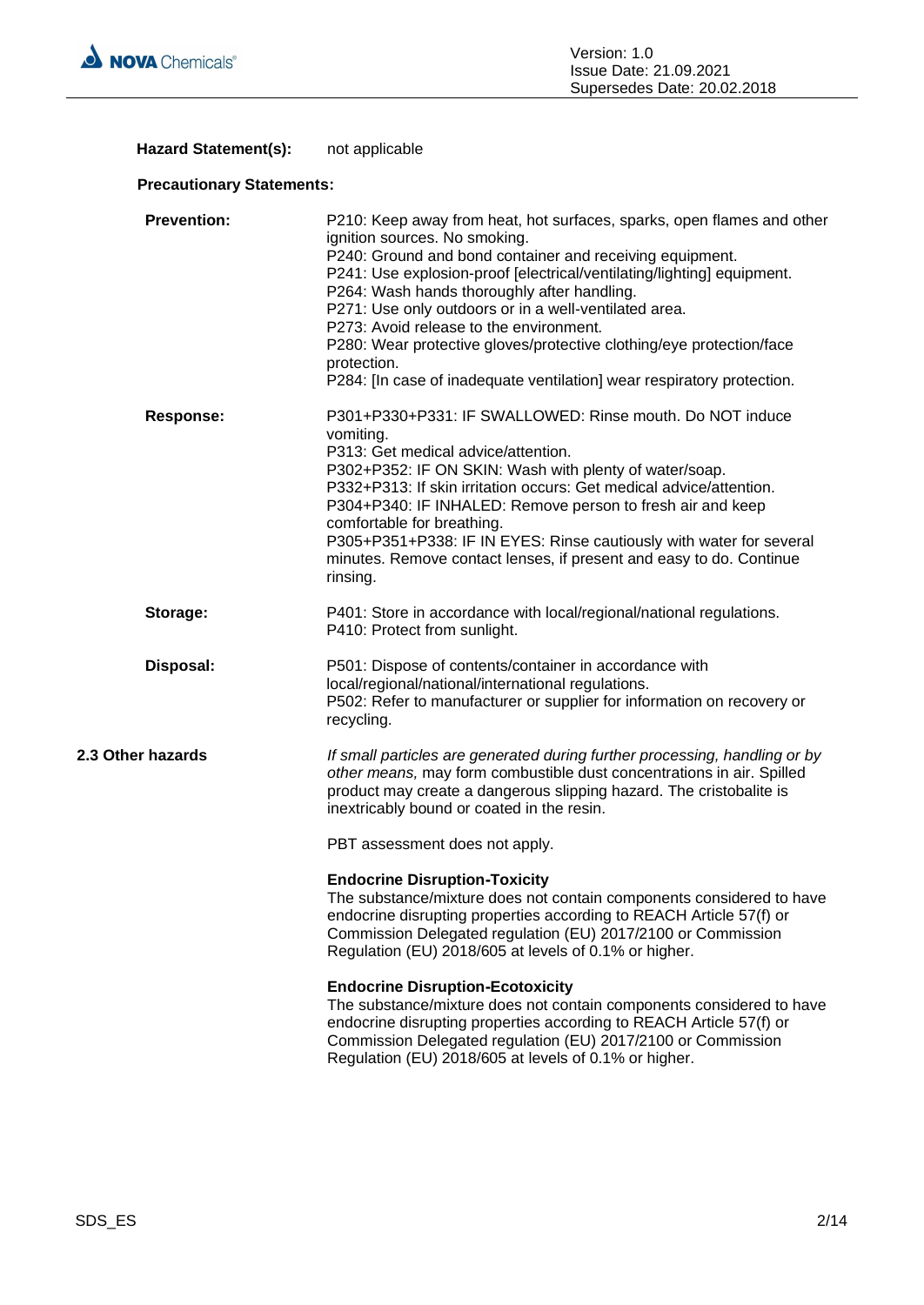### **SECTION 3: Composition/information on ingredients**

### **3.2 Mixtures**

| Chemical name Concentration CAS-No. |               |            | EC No.    | <b>REACH</b><br><b>Registration</b><br>No. | <b>IM-Factor:</b>      | <b>Notes</b> |
|-------------------------------------|---------------|------------|-----------|--------------------------------------------|------------------------|--------------|
| Cristobalite                        | $0.1 - 0.3\%$ | 14464-46-1 | 238-455-4 | $^{\star\star}$ In<br>compliance           | No data<br>lavailable. | #            |

\* All concentrations are percent by weight.

# This substance has workplace exposure limit(s).

## This substance is listed as SVHC.

#### **Classification**

| <b>Chemical name</b> | <b>Classification</b>                                                 | <b>Notes</b> |
|----------------------|-----------------------------------------------------------------------|--------------|
| Cristobalite         | Classification: Skin Irrit.: 2: H315; Eye Irrit.: 2: H319; Carc.: 1A: |              |
|                      | H350;                                                                 |              |
|                      | Supplemental label information: None known.                           |              |
|                      | Specific concentration limit: None known.                             |              |
|                      | Acute toxicity, oral: None known.                                     |              |
|                      | Acute toxicity, inhalation: None known.                               |              |
|                      | Acute toxicity, dermal: None known.                                   |              |

CLP: Regulation No. 1272/2008.

The full text for all H-statements is displayed in section 16.

Additional Information: \*\* Cristobalite is a component of the additive, Kieselguhr, soda ash fluxcalcined (CAS# 68855-54-9, EC No. 272-489-0) which was registered under REACH by NOVA Chemicals' Only Representative. The cristobalite is inextricably bound or coated in the resin.

### **SECTION 4: First aid measures**

| 4.1 Description of first aid measures<br>Inhalation:                   | IF INHALED: Remove person to fresh air and keep comfortable for<br>breathing. Get medical advice/attention.                                                                                                                                                                                                                                                                                                                                                      |
|------------------------------------------------------------------------|------------------------------------------------------------------------------------------------------------------------------------------------------------------------------------------------------------------------------------------------------------------------------------------------------------------------------------------------------------------------------------------------------------------------------------------------------------------|
| <b>Skin Contact:</b>                                                   | IF ON SKIN: Wash with plenty of water/soap. If skin irritation occurs: Get<br>medical advice/attention.                                                                                                                                                                                                                                                                                                                                                          |
| Eye contact:                                                           | IF IN EYES: Rinse cautiously with water for several minutes. Remove<br>contact lenses, if present and easy to do. Continue rinsing. Get medical<br>advice/attention.                                                                                                                                                                                                                                                                                             |
| Ingestion:                                                             | IF SWALLOWED: Rinse mouth. Do NOT induce vomiting. Get medical<br>advice/attention.                                                                                                                                                                                                                                                                                                                                                                              |
| 4.2 Most important symptoms<br>and effects, both acute and<br>delayed: | Thermal burns. Respiratory tract irritation. Mechanical irritation. The<br>cristobalite is inextricably bound or coated in the resin, which minimizes the<br>likelihood of exposure.                                                                                                                                                                                                                                                                             |
| Treatment:                                                             | 4.3 Indication of any immediate medical attention and special treatment needed<br>After adequate first aid, no further treatment is required unless symptoms<br>reappear. For more detailed medical emergency support information, call<br>+1-800-561-6682 or +1-403-314-8767 (24 hours, NOVA Chemicals<br>Emergency Response). Burns should be treated as thermal burns. Molten<br>resin will come off as healing occurs; therefore, immediate removal from the |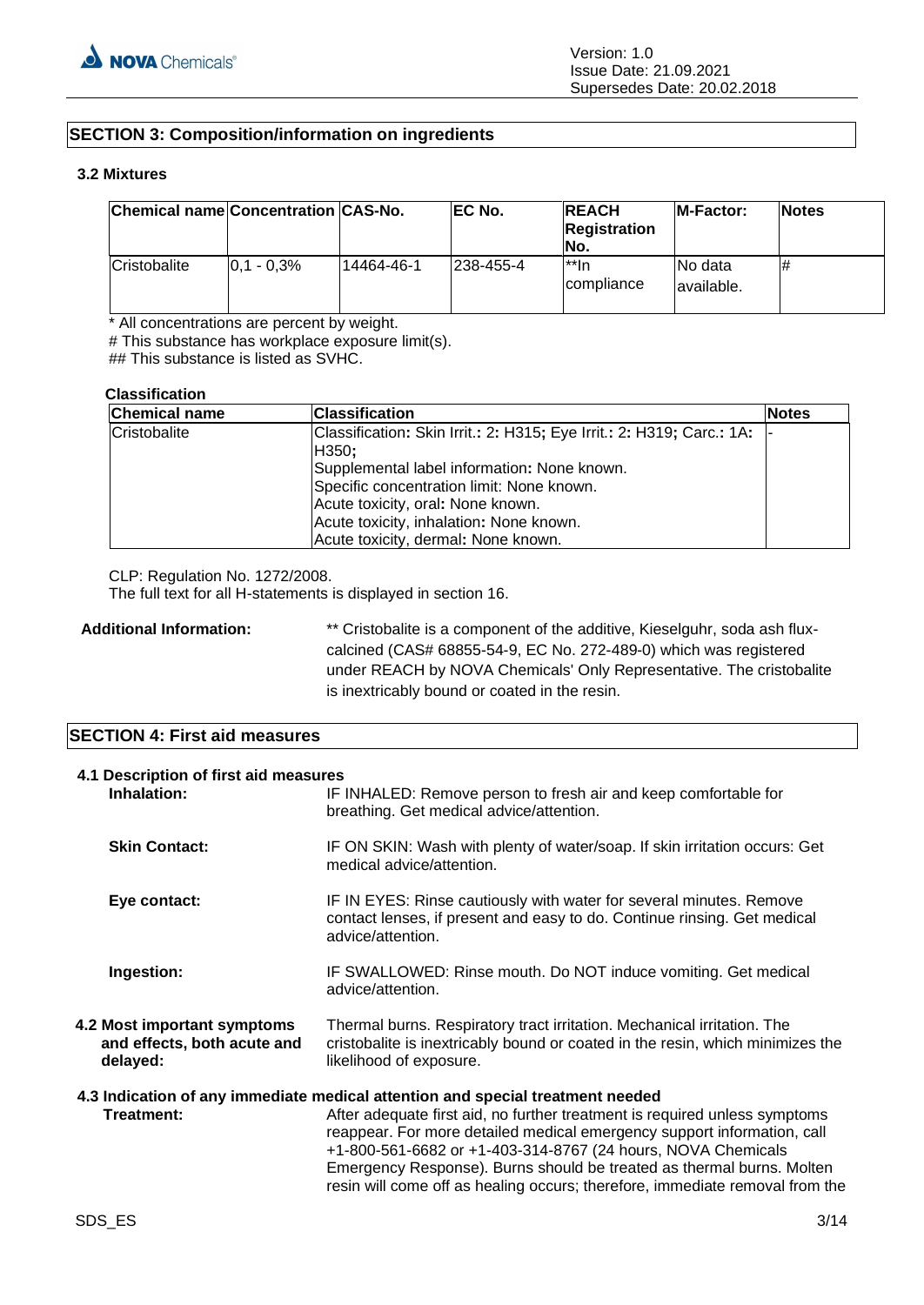skin is not necessary. Treatment should be directed at the control of symptoms and the clinical condition of the patient. No adverse effects due to ingestion are expected. The cristobalite is inextricably bound or coated in the resin, which minimizes the likelihood of exposure.

#### **SECTION 5: Firefighting measures** General Fire Hazards: Solid resins support combustion but do not meet combustible definition. Product will burn at high temperatures but is not considered flammable. Under fire conditions, product will readily burn and emit irritating smoke. Powdered material may form explosive dust-air mixtures. **5.1 Extinguishing media Suitable extinguishing media:** Water fog or water spray. Small fires: Dry chemical, carbon dioxide (CO2) or foam. **Unsuitable extinguishing media:** Avoid water in straight hose stream; will scatter and spread fire. **5.2 Special hazards arising from the substance or mixture:** Upon heating, polyethylene may emit various oligomers, waxes and oxygenated hydrocarbons as well as carbon dioxide, carbon monoxide and small amounts of other organic vapours (e.g. aldehydes, acrolein). Inhalation of these decomposition products may be hazardous. Powdered material may form explosive dust-air mixtures. Risk of dust-air explosion is increased if flammable vapours are also present. Static discharge: material can accumulate static charges which may cause an incendiary electrical discharge. **5.3 Advice for firefighters Special fire fighting procedures:** Keep upwind. Keep unauthorised personnel away. Move containers from

fire area if you can do so without risk. Fight fire from maximum distance or use unmanned holders or monitor nozzles. Apply extinguishing media carefully to avoid creating airborne dust. Water may be used to flood the area. Use water spray to cool fire exposed surfaces and to protect personnel. Avoid inhaling any smoke and combustion materials. Remove and isolate contaminated clothing and shoes. Prevent run-off from fire control or dilution from entering streams, sewers or drinking water supply.

**Special protective equipment for firefighters:** Firefighters must use standard protective equipment including flame retardant coat, helmet with face shield, gloves, rubber boots, and in enclosed spaces, SCBA.

### **SECTION 6: Accidental release measures**

| 6.1 Personal precautions,<br>protective equipment and<br>emergency procedures: | Isolate area. Alert stand-by emergency and fire fighting personnel. Dust<br>deposits should not be allowed to accumulate on surfaces, as these may<br>form an explosive mixture if they are released into the atmosphere in<br>sufficient concentration.                                                                                                                                                                                                                                                                                                         |
|--------------------------------------------------------------------------------|------------------------------------------------------------------------------------------------------------------------------------------------------------------------------------------------------------------------------------------------------------------------------------------------------------------------------------------------------------------------------------------------------------------------------------------------------------------------------------------------------------------------------------------------------------------|
| 6.2 Environmental precautions:                                                 | Prevent entry into waterways, sewer, basements or confined areas.                                                                                                                                                                                                                                                                                                                                                                                                                                                                                                |
| 6.3 Methods and material for<br>containment and cleaning<br>up:                | Wear appropriate personal protective equipment. Do not touch or walk<br>through spilled material. In case of leakage, eliminate all ignition sources.<br>Stop leak if safe to do so. Prevent entry into waterways, sewer, basements<br>or confined areas. Spilled product may create a dangerous slipping hazard.<br>Use appropriate tools to put the spilled solid in an appropriate disposal or<br>recovery container. Recover and reclaim or recycle, if practical. Avoid<br>dispersal of dust in the air (i.e., clearing dust surfaces with compressed air). |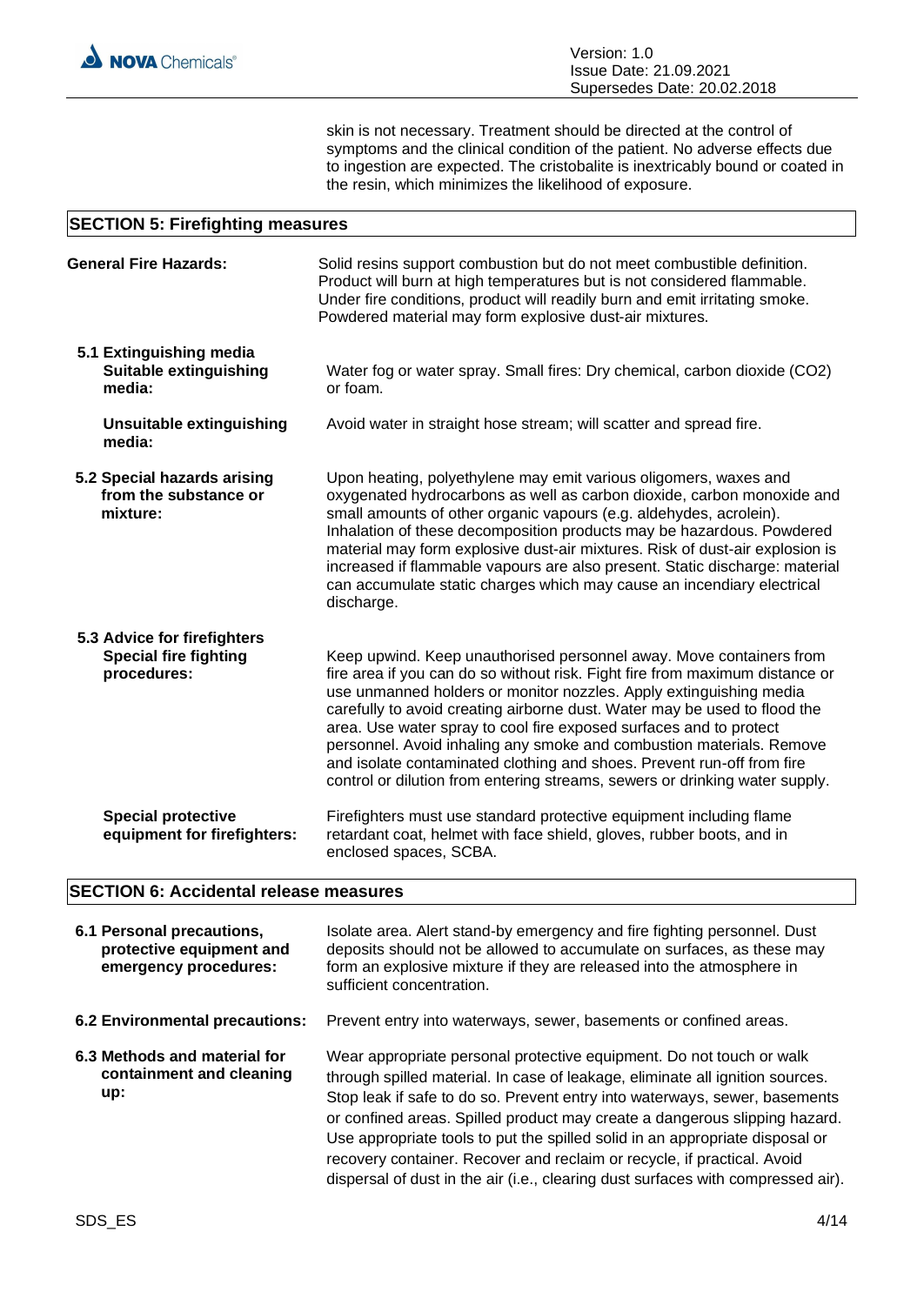

| Version: 1.0                |
|-----------------------------|
| Issue Date: 21.09.2021      |
| Supersedes Date: 20.02.2018 |

| 6.4 Reference to other                  | See Section 8 for recommended Personal Protective Equipment and see |  |  |  |
|-----------------------------------------|---------------------------------------------------------------------|--|--|--|
| sections:                               | Section 13 for waste disposal considerations.                       |  |  |  |
| <b>SECTION 7: Handling and storage:</b> |                                                                     |  |  |  |

| 7.1 Precautions for safe<br>handling:                                   | Keep away from uncontrolled heat and incompatible materials. Ground all<br>material handling and transfer equipment. Wash hands thoroughly after<br>handling. Prevent dust accumulation to minimise explosion hazard. For<br>additional information on control of static and minimizing potential dust and<br>fire hazards, refer to NFPA-654, "Standard for the Prevention of Fire and<br>Dust Explosions from the Manufacturing, Processing and Handling of<br>Combustible Particulate Solids, 2013 Edition". Use in a well-ventilated area.<br>Avoid release to the environment. Wear eye protection/protective gloves as<br>needed/wear full face-shield during thermal processing if contact with<br>molten material is possible/wear respirator if dusty. Spilled product may<br>create a dangerous slipping hazard.                                 |
|-------------------------------------------------------------------------|------------------------------------------------------------------------------------------------------------------------------------------------------------------------------------------------------------------------------------------------------------------------------------------------------------------------------------------------------------------------------------------------------------------------------------------------------------------------------------------------------------------------------------------------------------------------------------------------------------------------------------------------------------------------------------------------------------------------------------------------------------------------------------------------------------------------------------------------------------|
| 7.2 Conditions for safe storage,<br>including any<br>incompatibilities: | Store in accordance with all current regulations and standards. Storage<br>area should be clearly identified, well-illuminated and clear of obstruction.<br>Store in closed, grounded and properly designed vessels. Keep away from<br>uncontrolled heat and incompatible materials. Protect from sunlight.<br>Outdoor storage of product in bags requires protection from ultra-violet<br>sunlight by use of a UV stabilized bag or alternate means. Avoid<br>accumulation of dust by frequent cleaning and suitable construction of<br>storage and handling areas. Keep shovels and vacuum systems readily<br>available for cleanup of loose material. DO NOT enter filled bulk containers<br>and attempt to walk over product, due to risk of slipping and possible<br>suffocation. Use a fall arrest system when working near open bulk<br>containers. |
| 7.3 Specific end use(s):                                                | Thermoplastic resin extruded into film, sheet or moulded into containers<br>and other shapes.                                                                                                                                                                                                                                                                                                                                                                                                                                                                                                                                                                                                                                                                                                                                                              |

### **SECTION 8: Exposure controls/personal protection**

#### **8.1 Control parameters Occupational Exposure Limits**

During dusty conditions ACGIH recommends for Particles (insoluble or poorly soluble) not otherwise specified a TWA of 10 mg/m3 (inhalable particles), 3 mg/m3 TWA (respirable particles). **Spain:** 10 mg/m3 (TWA) (Inhalable.); 3 mg/m3 (TWA) (Respirable.); For Particles Not Otherwise Specified The cristobalite is inextricably bound or coated in the resin, which minimizes the likelihood of exposure.

| <b>Chemical name</b>                   | $T$ vpe | <b>Exposure Limit Values</b> | Source                                     |
|----------------------------------------|---------|------------------------------|--------------------------------------------|
| Cristobalite - Respirable<br>fraction. | VLA-ED  | $0.05 \text{ ma/m}$ 3        | Spain. Occupational Exposure Limits (2014) |

### **8.2 Exposure controls**

### **Appropriate Engineering Controls:**

Engineering methods to reduce hazardous exposure are preferred controls. Methods include mechanical ventilation (dilution and local exhaust) process or personal enclosure, remote and automated operation, control of process conditions, leak detection and repair systems, and other process modifications. Ensure all exhaust ventilation systems are discharged to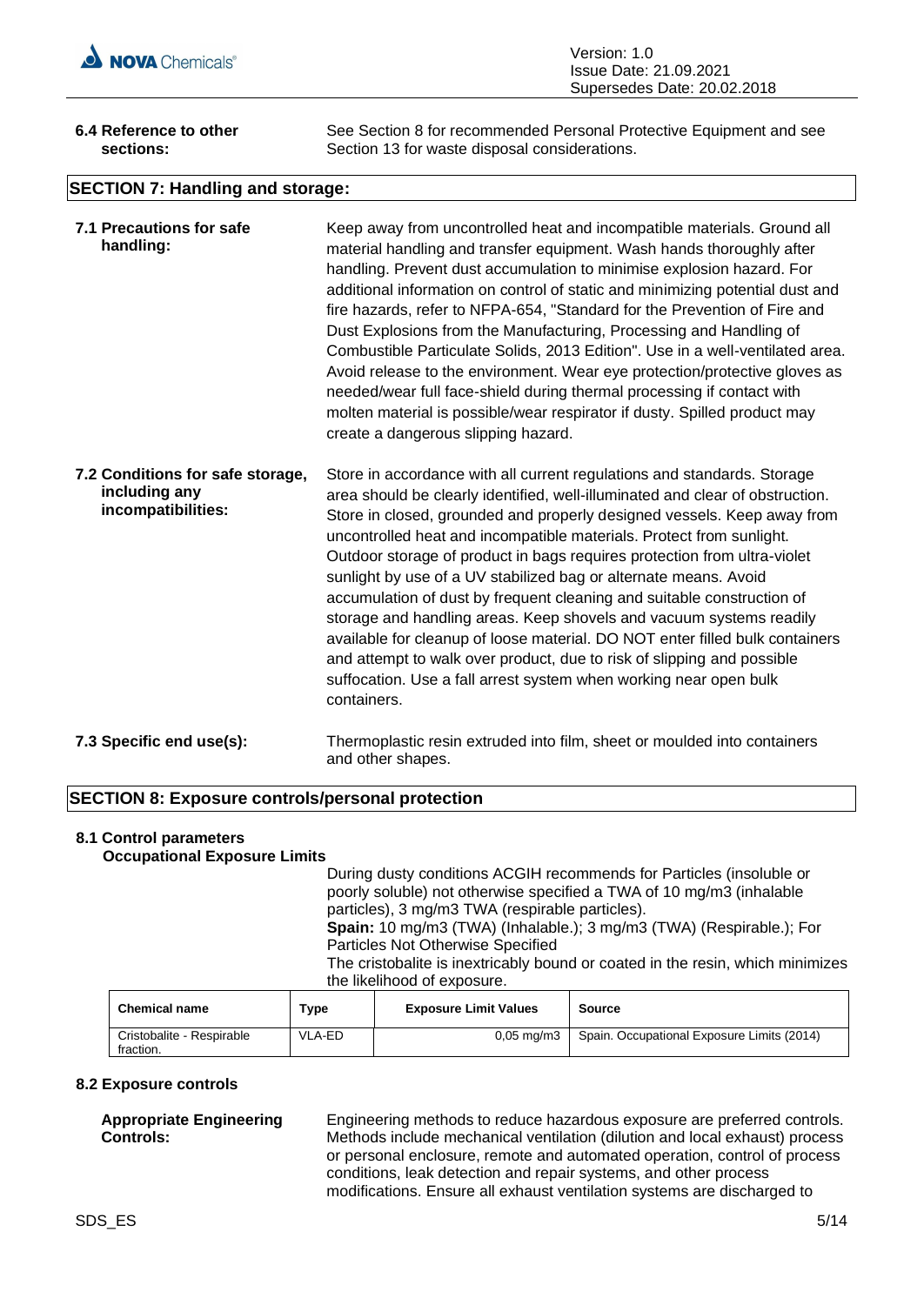| outdoors, away from air intakes and ignition sources. Supply sufficient    |
|----------------------------------------------------------------------------|
| replacement air to make up for air removed by exhaust systems.             |
| Administrative (procedure) controls and use of personal protective         |
| equipment may also be required. It is recommended that all dust control    |
| equipment such as local exhaust ventilation and material transport systems |
| involved in handling of this product contain explosion relief vents or an  |
| explosion suppression system or an oxygen-deficient environment. Use       |
| only appropriately classified electrical equipment and powered industrial  |
| trucks.                                                                    |
|                                                                            |

#### **Individual protection measures, such as personal protective equipment**

**General information:** Personal protective equipment (PPE) should not be considered a long-term solution to exposure control. Employer programs to properly select, fit, maintain and train employees to use equipment must accompany PPE. Consult a competent industrial hygiene resource, the PPE manufacturer's recommendation, and/or applicable regulations to determine hazard potential and ensure adequate protection. **Eye/face protection:** Safety glasses. Wear a face shield when working with molten material. **Skin protection<br>
Hand Protection:** Wear gloves to protect against thermal burns. **Other:** Wear appropriate clothing to prevent any possibility of skin contact. Wear work clothes with long sleeves and pants. Safety footwear with good traction is recommended to help prevent slipping. Static Dissipative (SD) rated footwear is also recommended. **Respiratory Protection:** Appropriate approved air-purifying respirator that meets the requirements of the European Standard for Respiratory Protection (EN 149) or selfcontained breathing apparatus should be used. Air supplied breathing apparatus must be used when oxygen concentrations are low or if airborne concentrations exceed the limits of the air-purifying respirators. **Hygiene measures:** Use effective control measures and PPE to maintain worker exposure to concentrations that are below these limits. Ensure that eyewash stations and safety showers are in close proximity to work locations. **Environmental Controls:** Follow all applicable environmental protection legislation.

### **SECTION 9: Physical and chemical properties**

#### **9.1 Information on basic physical and chemical properties Appearance**

| , ,ppvu, u, ,vv                                                               |                                                                                             |
|-------------------------------------------------------------------------------|---------------------------------------------------------------------------------------------|
| <b>Physical state:</b>                                                        | solid                                                                                       |
| Form:                                                                         | Pellets or Granular powder                                                                  |
| Colour:                                                                       | white / colourless / translucent                                                            |
| Odour:                                                                        | Minimal, Mild                                                                               |
| <b>Odour Threshold:</b>                                                       | No data available.                                                                          |
| <b>Melting point/freezing point:</b>                                          | 105 - 125 °C (221 - 257 °F) (Melting Point) 80 - 105 °C<br>(176 - 221 °F) (Softening point) |
| Initial boiling point and boiling range:                                      | not applicable                                                                              |
| <b>Flammability:</b><br>Upper/lower limit on flammability or explosive limits | May form combustible dust concentrations in air.                                            |
| Flammability limit - upper (%):                                               | not applicable                                                                              |
| Flammability limit - lower(%):                                                | not applicable                                                                              |
|                                                                               |                                                                                             |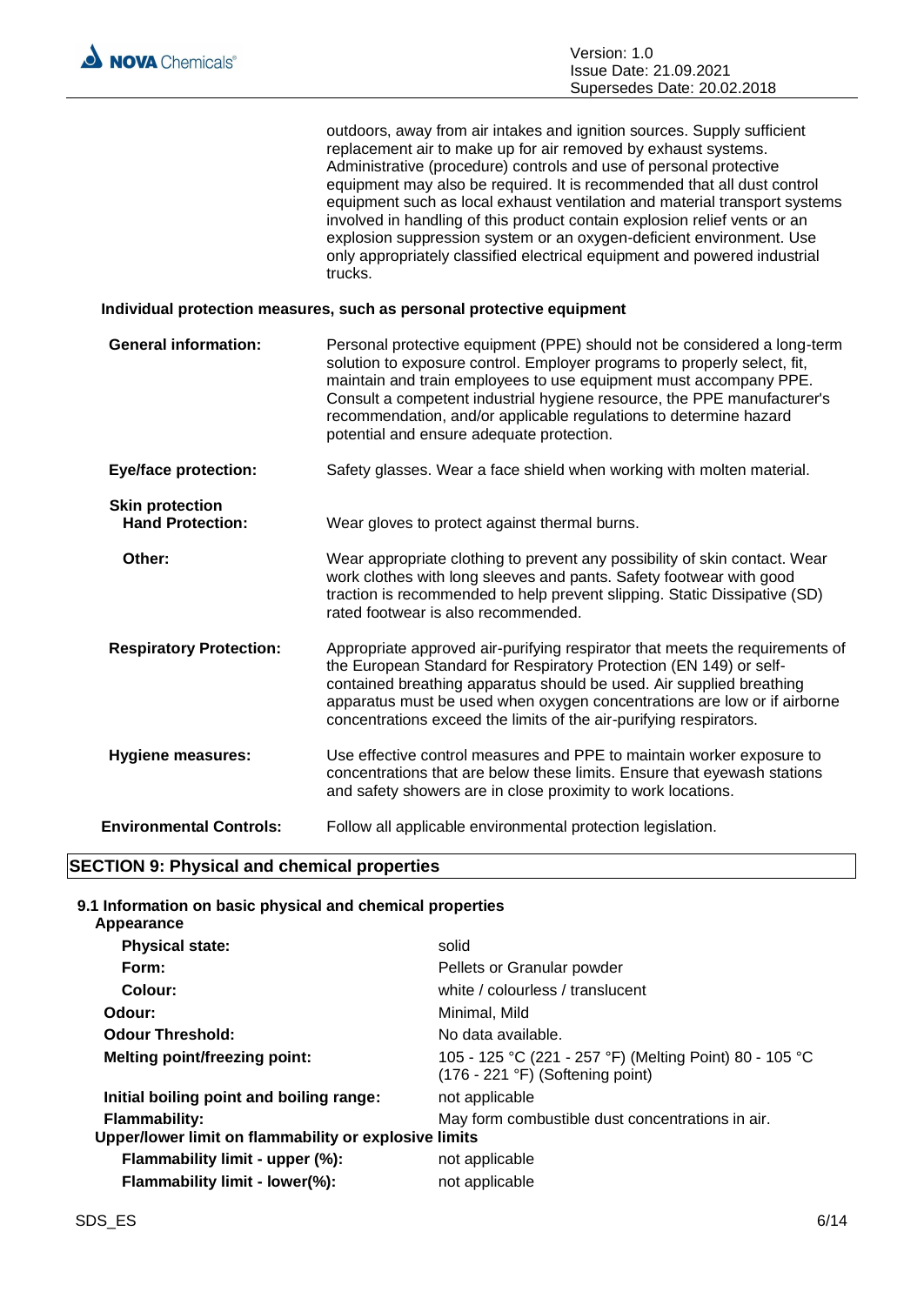| <b>Flash Point:</b>                      |                | not applicable              |
|------------------------------------------|----------------|-----------------------------|
| <b>Auto-ignition temperature:</b>        |                | 330 - 410 °C (626 - 770 °F) |
| <b>Decomposition temperature:</b>        |                | $>$ 300 °C ( $>$ 572 °F)    |
| pH:                                      |                | not applicable              |
| <b>Viscosity</b>                         |                |                             |
| Kinematic viscosity:                     |                | not applicable              |
| Solubility(ies)                          |                |                             |
| <b>Solubility in water:</b>              |                | Insoluble in water          |
| <b>Solubility (other):</b>               |                | No data available.          |
| Partition coefficient (n-octanol/water): |                | not applicable              |
| Vapour pressure:                         |                | not applicable              |
| <b>Relative density:</b>                 |                | $0,910 - 0,940$             |
| Density:                                 |                | 910 - 940 kg/m3             |
| <b>Relative vapour density:</b>          |                | not applicable              |
| Vapour density:                          |                | not applicable              |
| <b>Particle characteristics</b>          |                |                             |
| <b>Particle Size:</b>                    |                | $0,1 - 5$ MM                |
| 9.2 Other information                    |                |                             |
| <b>Oxidising Properties:</b>             | not applicable |                             |
| <b>Evaporation Rate:</b>                 | not applicable |                             |

## **SECTION 10: Stability and reactivity**

| <b>10.1 Reactivity:</b>                     | Contact with incompatible materials. Sources of ignition. Exposure to heat.                                                                                                                                                                                                                                                  |
|---------------------------------------------|------------------------------------------------------------------------------------------------------------------------------------------------------------------------------------------------------------------------------------------------------------------------------------------------------------------------------|
| 10.2 Chemical stability:                    | Material is stable under normal conditions.                                                                                                                                                                                                                                                                                  |
| 10.3 Possibility of hazardous<br>reactions: | Hazardous polymerization not likely to occur.                                                                                                                                                                                                                                                                                |
| 10.4 Conditions to avoid:                   | Avoid exposing to heat and contact with strong oxidising substances. Avoid<br>processing material over 300 °C (572 °F).                                                                                                                                                                                                      |
| 10.5 Incompatible Materials:                | Strong oxidising agents. Organic solvents, ether, gasoline, lubricating oils,<br>chlorinated hydrocarbons and aromatic hydrocarbons may react with and<br>degrade polyethylene. Powdered material may form explosive dust-air<br>mixtures. Risk of dust-air explosion is increased if flammable vapours are<br>also present. |
| 10.6 Hazardous decomposition<br>products:   | Upon decomposition, polyethylene may emit various oligomers, waxes and<br>oxygenated hydrocarbons as well as carbon dioxide, carbon monoxide and<br>small amounts of other organic vapours (e.g. aldehydes, acrolein).<br>Inhalation of these decomposition products may be hazardous.                                       |

### **SECTION 11: Toxicological information**

### **Information on likely routes of exposure**

| Inhalation:          | During processing, thermal fumes and inhalation of fine particles may<br>cause respiratory irritation. The cristobalite is inextricably bound or coated<br>in the resin, which minimizes the likelihood of exposure. |
|----------------------|----------------------------------------------------------------------------------------------------------------------------------------------------------------------------------------------------------------------|
| <b>Skin Contact:</b> | During processing, contact with powder or fines may cause mechanical                                                                                                                                                 |
| SDS ES               | 7/14                                                                                                                                                                                                                 |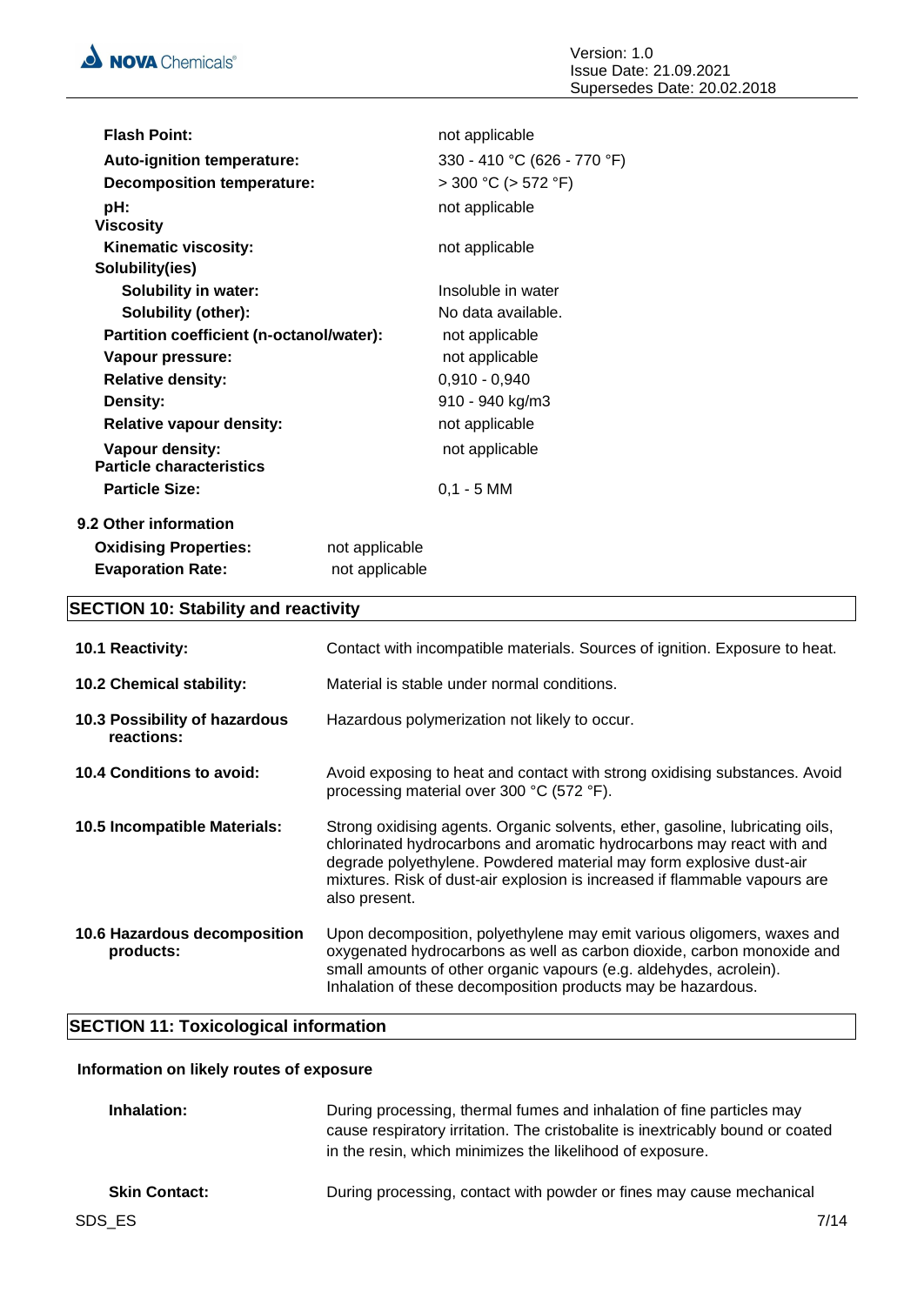

 $\overline{a}$ 

|                                                             | irritation. Molten material will produce thermal burns. The cristobalite is<br>inextricably bound or coated in the resin, which minimizes the likelihood of<br>exposure.                                                                         |
|-------------------------------------------------------------|--------------------------------------------------------------------------------------------------------------------------------------------------------------------------------------------------------------------------------------------------|
| Eye contact:                                                | During processing, contact with powder or fines may cause mechanical<br>irritation. Molten material will produce thermal burns. The cristobalite is<br>inextricably bound or coated in the resin, which minimizes the likelihood of<br>exposure. |
| Ingestion:                                                  | Ingestion of this product is not a likely route of exposure.                                                                                                                                                                                     |
|                                                             | Symptoms related to the physical, chemical and toxicological characteristics                                                                                                                                                                     |
| Inhalation:                                                 | Respiratory irritation.                                                                                                                                                                                                                          |
| <b>Skin Contact:</b>                                        | Mechanical irritation. Thermal burns. Negligible irritation of the skin based<br>on chemical structure (polymer).                                                                                                                                |
| Eye contact:                                                | Mechanical irritation. Thermal burns. May cause mild, short-lasting<br>discomfort to eyes.                                                                                                                                                       |
| Ingestion:                                                  | No adverse effects due to ingestion are expected.                                                                                                                                                                                                |
| 11.1 Information on toxicological effects                   |                                                                                                                                                                                                                                                  |
| <b>Acute toxicity</b>                                       |                                                                                                                                                                                                                                                  |
| Oral<br><b>Product:</b>                                     | LD $50:$ > 5.000 mg/kg (estimated)                                                                                                                                                                                                               |
| Dermal<br>Product:                                          | Not classified for acute toxicity based on available data.                                                                                                                                                                                       |
| <b>Inhalation</b><br><b>Product:</b>                        | Not classified for acute toxicity based on available data.                                                                                                                                                                                       |
| <b>Repeated dose toxicity</b><br>Product:                   | No data available.                                                                                                                                                                                                                               |
| <b>Skin Corrosion/Irritation</b><br>Product:                | No data available.                                                                                                                                                                                                                               |
| <b>Components:</b><br>Cristobalite                          | Irritating. May cause abrasion to skin. The cristobalite is inextricably bound<br>or coated in the resin, which minimizes the likelihood of exposure.                                                                                            |
| <b>Serious Eye Damage/Eye Irritation</b><br><b>Product:</b> | No data available.                                                                                                                                                                                                                               |
| <b>Components:</b><br>Cristobalite                          | Irritating. May cause abrasion to cornea. The cristobalite is inextricably<br>bound or coated in the resin, which minimizes the likelihood of exposure.                                                                                          |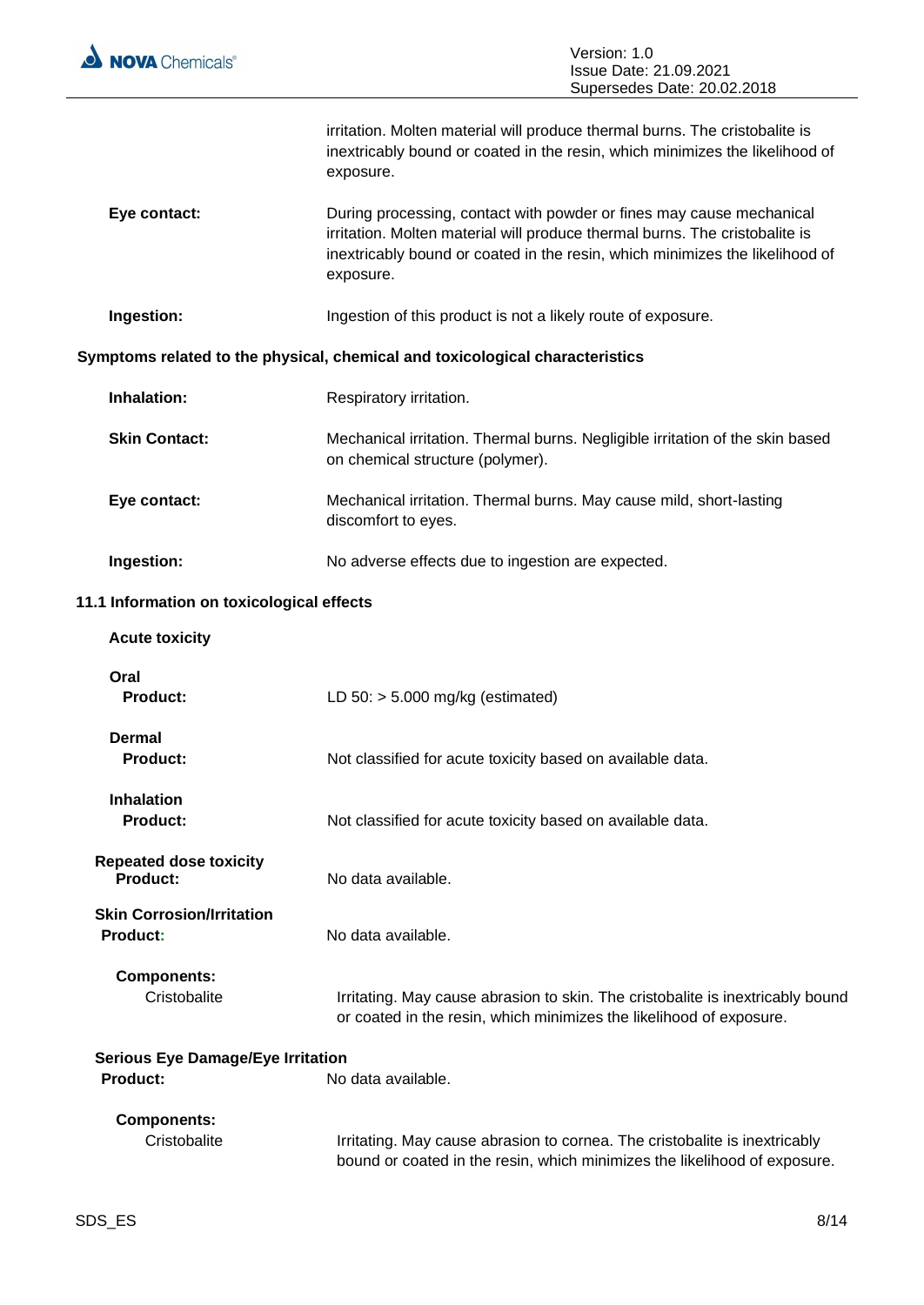

| <b>Respiratory or Skin Sensitisation</b><br>Product:                         | No data available.                                                                                                                                                                                                                                                                                                                                                                    |  |
|------------------------------------------------------------------------------|---------------------------------------------------------------------------------------------------------------------------------------------------------------------------------------------------------------------------------------------------------------------------------------------------------------------------------------------------------------------------------------|--|
| <b>Germ Cell Mutagenicity</b>                                                |                                                                                                                                                                                                                                                                                                                                                                                       |  |
| In vitro<br><b>Product:</b>                                                  | There are no known or reported genetic effects.                                                                                                                                                                                                                                                                                                                                       |  |
| In vivo<br><b>Product:</b>                                                   | There are no known or reported genetic effects.                                                                                                                                                                                                                                                                                                                                       |  |
| Carcinogenicity<br><b>Product:</b>                                           | Not classified                                                                                                                                                                                                                                                                                                                                                                        |  |
| <b>Reproductive toxicity</b><br><b>Product:</b>                              | There are no known or reported reproductive effects.                                                                                                                                                                                                                                                                                                                                  |  |
| <b>Specific Target Organ Toxicity - Single Exposure</b><br><b>Product:</b>   | No data available.                                                                                                                                                                                                                                                                                                                                                                    |  |
| <b>Specific Target Organ Toxicity - Repeated Exposure</b><br><b>Product:</b> | No data available.                                                                                                                                                                                                                                                                                                                                                                    |  |
| <b>Components:</b><br>Cristobalite                                           | Lungs, Respiratory system - The cristobalite is inextricably bound or coated<br>in the resin, which minimizes the likelihood of exposure.                                                                                                                                                                                                                                             |  |
| <b>Aspiration Hazard</b><br><b>Product:</b>                                  | Not classified.                                                                                                                                                                                                                                                                                                                                                                       |  |
| 11.2 Information on health hazards                                           |                                                                                                                                                                                                                                                                                                                                                                                       |  |
| <b>Endocrine Disruption</b><br><b>Product:</b>                               | The substance/mixture does not contain components considered to have<br>endocrine disrupting properties according to REACH Article 57(f) or<br>Commission Delegated regulation (EU) 2017/2100 or Commission<br>Regulation (EU) 2018/605 at levels of 0.1% or higher.                                                                                                                  |  |
| <b>Other hazards</b><br><b>Product:</b>                                      | No data available.                                                                                                                                                                                                                                                                                                                                                                    |  |
| <b>SECTION 12: Ecological information</b>                                    |                                                                                                                                                                                                                                                                                                                                                                                       |  |
| <b>General information:</b>                                                  | NOVAPOL <sup>®</sup> resins are expected to be inert in the environment. They float<br>on water and are not biodegradable. They are not expected to<br>bioconcentrate (accumulate in the food chain) due to their high molecular<br>weight. NOVAPOL® pellets are not expected to be toxic if ingested but may<br>represent a choking hazard if ingested by waterfowl or aquatic life. |  |
| 12.1 Toxicity                                                                |                                                                                                                                                                                                                                                                                                                                                                                       |  |
| <b>Acute toxicity</b>                                                        |                                                                                                                                                                                                                                                                                                                                                                                       |  |
| <b>Fish</b><br><b>Product:</b>                                               | LC 50 (96 h): $> 100$ mg/l                                                                                                                                                                                                                                                                                                                                                            |  |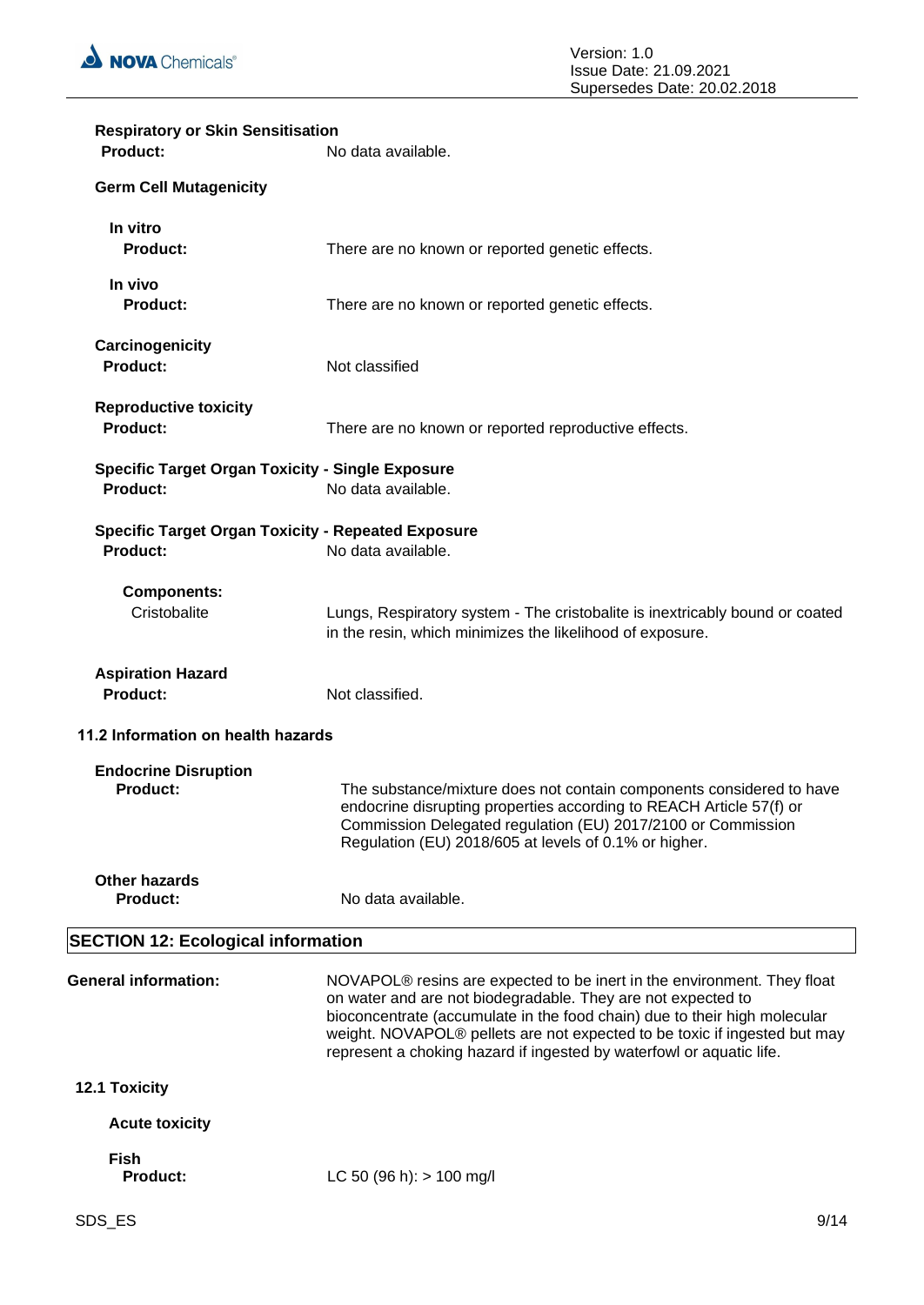| <b>Aquatic Invertebrates</b><br><b>Product:</b>                                           | EC 50 (Daphnia magna, 48 h): > 100 mg/l                                                                                                                                                                                                                                                                                                                                          |
|-------------------------------------------------------------------------------------------|----------------------------------------------------------------------------------------------------------------------------------------------------------------------------------------------------------------------------------------------------------------------------------------------------------------------------------------------------------------------------------|
| <b>Toxicity to aquatic plants</b><br>Product:                                             | EC 50 (72 h): $> 100$ mg/l                                                                                                                                                                                                                                                                                                                                                       |
| <b>Chronic toxicity</b>                                                                   |                                                                                                                                                                                                                                                                                                                                                                                  |
| <b>Fish</b><br>Product:                                                                   | NOEC: > 100 mg/l                                                                                                                                                                                                                                                                                                                                                                 |
| <b>Aquatic Invertebrates</b><br><b>Product:</b>                                           | $NOEC : > 100$ mg/l                                                                                                                                                                                                                                                                                                                                                              |
| <b>Toxicity to aquatic plants</b><br><b>Product:</b>                                      | $NOEC :$ > 100 mg/l                                                                                                                                                                                                                                                                                                                                                              |
| 12.2 Persistence and degradability                                                        |                                                                                                                                                                                                                                                                                                                                                                                  |
| <b>Biodegradation</b><br>Product:                                                         | Not readily degradable. Under optimal oxidation conditions, >99% of<br>polyethylene will remain intact after exposure to microbial actions. Product<br>will slowly change (embrittle) in the presence of sunlight, but will not fully<br>breakdown. Product buried in landfill has been found to be stable over time.<br>No toxic degradation products are known to be produced. |
| <b>BOD/COD Ratio</b><br><b>Product</b>                                                    | No data available.                                                                                                                                                                                                                                                                                                                                                               |
| 12.3 Bioaccumulative potential<br><b>Bioconcentration Factor (BCF)</b><br><b>Product:</b> | Pellets may accumulate in the digestive systems of birds and aquatic life,<br>causing injury and possible death due to starvation.                                                                                                                                                                                                                                               |
| Partition Coefficient n-octanol / water (log Kow)<br><b>Product:</b>                      | not applicable                                                                                                                                                                                                                                                                                                                                                                   |
| 12.4 Mobility in soil:                                                                    | Biologically persistent. This product has not been found to migrate through<br>soils.                                                                                                                                                                                                                                                                                            |
| 12.5 Results of PBT and vPvB assessment:<br><b>Product</b>                                | PBT assessment does not apply.                                                                                                                                                                                                                                                                                                                                                   |
| 12.6 Endocrine Disruption:<br><b>Product:</b>                                             | The substance/mixture does not contain components considered to have<br>endocrine disrupting properties according to REACH Article 57(f) or<br>Commission Delegated regulation (EU) 2017/2100 or Commission<br>Regulation (EU) 2018/605 at levels of 0.1% or higher.                                                                                                             |
| 12.7 Other adverse effects:                                                               | Pellets are persistent in aquatic and terrestrial systems.                                                                                                                                                                                                                                                                                                                       |
| <b>SECTION 13: Disposal considerations</b>                                                |                                                                                                                                                                                                                                                                                                                                                                                  |

### **13.1 Waste treatment methods**

| Disposal methods: | Dispose of contents/container to an appropriate treatment and disposal   |
|-------------------|--------------------------------------------------------------------------|
|                   | facility in accordance with applicable laws and regulations, and product |
|                   | characteristics at time of disposal. Preferred disposal methods for      |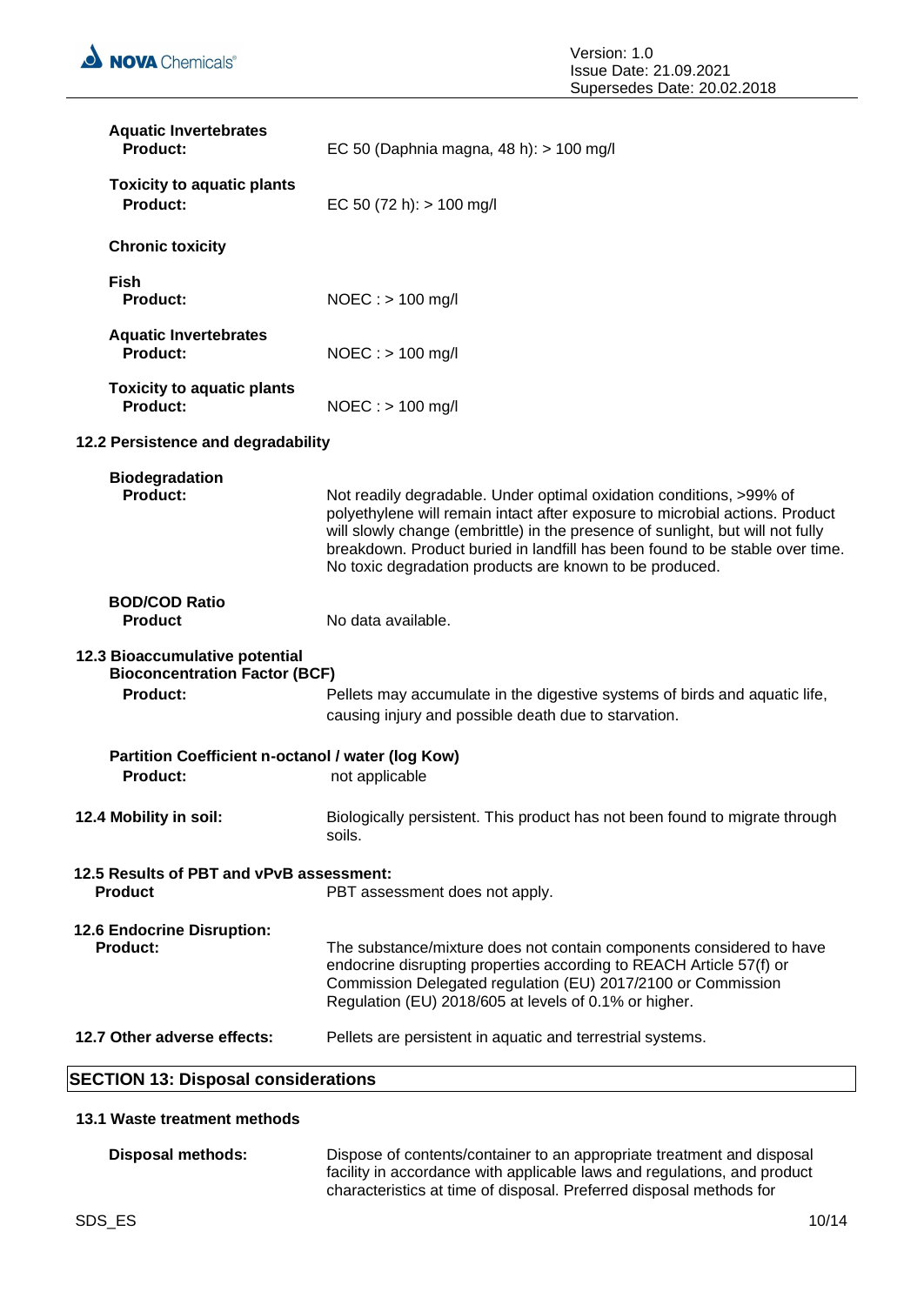

polyethylene in order of preference are: 1) clean and reuse if possible, 2) recover and resell through plastic recyclers or resin brokers, 3) incinerate with waste heat recovery and 4) landfill. DO NOT ATTEMPT TO DISPOSE OF BY UNCONTROLLED INCINERATION. Open burning of plastics at landfills should not be undertaken.

**Contaminated Packaging:** Check regional, national and local environmental regulations prior to disposal.

#### **SECTION 14: Transport information**

#### **ADR**

Not regulated.

#### **IMDG**

Not regulated.

#### **IATA**

Not regulated.

**14.7 Transport in bulk according to Annex II of MARPOL and the IBC Code**: not applicable

#### **SECTION 15: Regulatory information**

**15.1 Safety, health and environmental regulations/legislation specific for the substance or mixture:**

#### **EU Regulations**

**Regulation 1005/2009/EC on substances that deplete the ozone layer, Annex I, Controlled Substances:** none

**Regulation 1005/2009/EC on substances that deplete the ozone layer, Annex II, New Substances:**  none

**EU. Reach Annex XIV, Substances Subject to Authorization:** none

**Regulation (EU) 2019/1021 On persistent organic pollutants (recast), as amended:** none

**EU. Directive 2010/75/EU on Industrial Emissions (IPPC), Annex II, L 334/17:** none

**Regulation (EU) No. 649/2012 concerning the export and import of dangerous chemicals, Annex I, Part 1 as amended:** none

**Regulation (EU) No. 649/2012 concerning the export and import of dangerous chemicals, Annex I, Part 2 as amended:** none

**Regulation (EU) No. 649/2012 concerning the export and import of dangerous chemicals, Annex I, Part 3 as amended:** none

**Regulation (EU) No. 649/2012 concerning the export and import of dangerous chemicals, Annex V as amended:** none

**EU. REACH Candidate List of Substances of Very High Concern for Authorization (SVHC):** none

**Regulation (EC) No. 1907/2006 Annex XVII Substances subject to restriction on marketing and use:**  none

**Directive 2004/37/EC on the protection of workers from the risks related to exposure to carcinogens and mutagens at work.:** none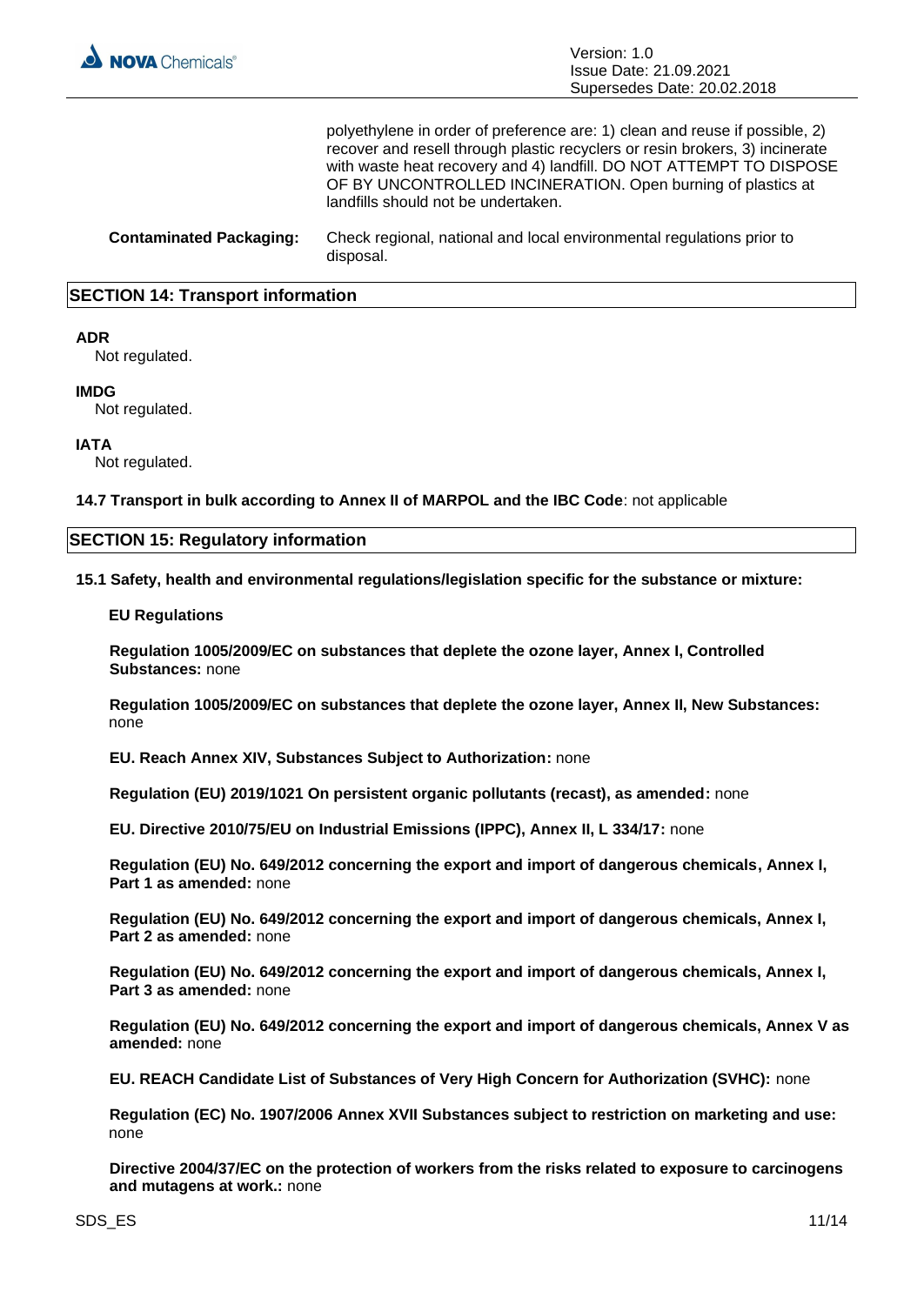

**Directive 92/85/EEC: on the safety and health of pregnant workers and workers who have recently given birth or are breast feeding.:** none

**EU. Directive 2012/18/EU (SEVESO III) on major accident hazards involving dangerous substances, as amended.:** not applicable

**EU. Regulation No. 166/2006 PRTR (Pollutant Release and Transfer Registry), Annex II: Pollutants:**  none

**Directive 98/24/EC on the protection of workers from the risks related to chemical agents at work:**  none

**15.2 Chemical safety assessment:** Not required. This product complies with the registration requirements of the REACH Regulation (EC) No 1907/2006. The component substances have been duly registered or are exempt from registration. This covers those EU importers included in NOVA Chemicals' Only Representative scheme.

| <b>SECTION 16: Other information</b>                                                |                                                                                                                                                                                                                                                                                                                                                                                                                                                                                                                                                                                                                                                                              |  |
|-------------------------------------------------------------------------------------|------------------------------------------------------------------------------------------------------------------------------------------------------------------------------------------------------------------------------------------------------------------------------------------------------------------------------------------------------------------------------------------------------------------------------------------------------------------------------------------------------------------------------------------------------------------------------------------------------------------------------------------------------------------------------|--|
| <b>Revision Information:</b>                                                        | 21.09.2021: SDS Update                                                                                                                                                                                                                                                                                                                                                                                                                                                                                                                                                                                                                                                       |  |
| <b>References</b><br><b>PBT</b><br>vPvB                                             | PBT: persistent, bioaccumulative and toxic substance.<br>vPvB: very persistent and very bioaccumulative substance.                                                                                                                                                                                                                                                                                                                                                                                                                                                                                                                                                           |  |
| Key literature references and<br>sources for data:                                  | Available on request.                                                                                                                                                                                                                                                                                                                                                                                                                                                                                                                                                                                                                                                        |  |
| Wording of the H-statements in sections 2 and 3<br>H315<br>H319<br>H <sub>350</sub> | Causes skin irritation.<br>Causes serious eye irritation.<br>May cause cancer.                                                                                                                                                                                                                                                                                                                                                                                                                                                                                                                                                                                               |  |
| <b>Training information:</b>                                                        | Suitable information on safety in handling, storage and processing the<br>product should be given to employees based on the existing information.                                                                                                                                                                                                                                                                                                                                                                                                                                                                                                                            |  |
| Other information:                                                                  | Exposure to the Hazardous Combustion and Decomposition Products as<br>described in the SDS, Sections 5 and 10, may be linked with various acute<br>and chronic health effects. These effects include irritation of eyes and upper<br>respiratory tract primarily from the aldehydes, breathing difficulties, systemic<br>toxicity such as liver, kidney, and central nervous system effects.                                                                                                                                                                                                                                                                                 |  |
|                                                                                     | NOVA Chemicals has monitored worker exposures to emissions during<br>commercial-scale processing of polyethylene. Concentrations of hazardous<br>decomposition products were determined to be well below established<br>exposure limits in the workplace. "Quantitation of Employee Exposure to<br>Emission Products Generated By Commercial-Scale Processing of<br>Polyethylene" is available in the Am. Ind. Hyg. Assoc. J. 56:809-814 (1995)<br>and "Quantification of Emission Compounds Generated During Commercial-<br>Scale Processing of Advanced SCLAIRTECH™ Polyethylene" is available in<br>the Journal of Plastic Film & Sheeting Volume 26 Issue 2, April 2010. |  |
|                                                                                     | For information on ventilation considerations for the control of volatile air<br>contaminants from polyethylene, please request a copy of NOVA Chemicals'<br>publication, "Ventilation Guidelines for Heat-Processing Polyethylene Resins".                                                                                                                                                                                                                                                                                                                                                                                                                                  |  |
|                                                                                     | For additional information on unloading hopper cars containing plastic resins,<br>refer to NOVA Chemicals' publication, "Hopper Car Unloading Guide".                                                                                                                                                                                                                                                                                                                                                                                                                                                                                                                        |  |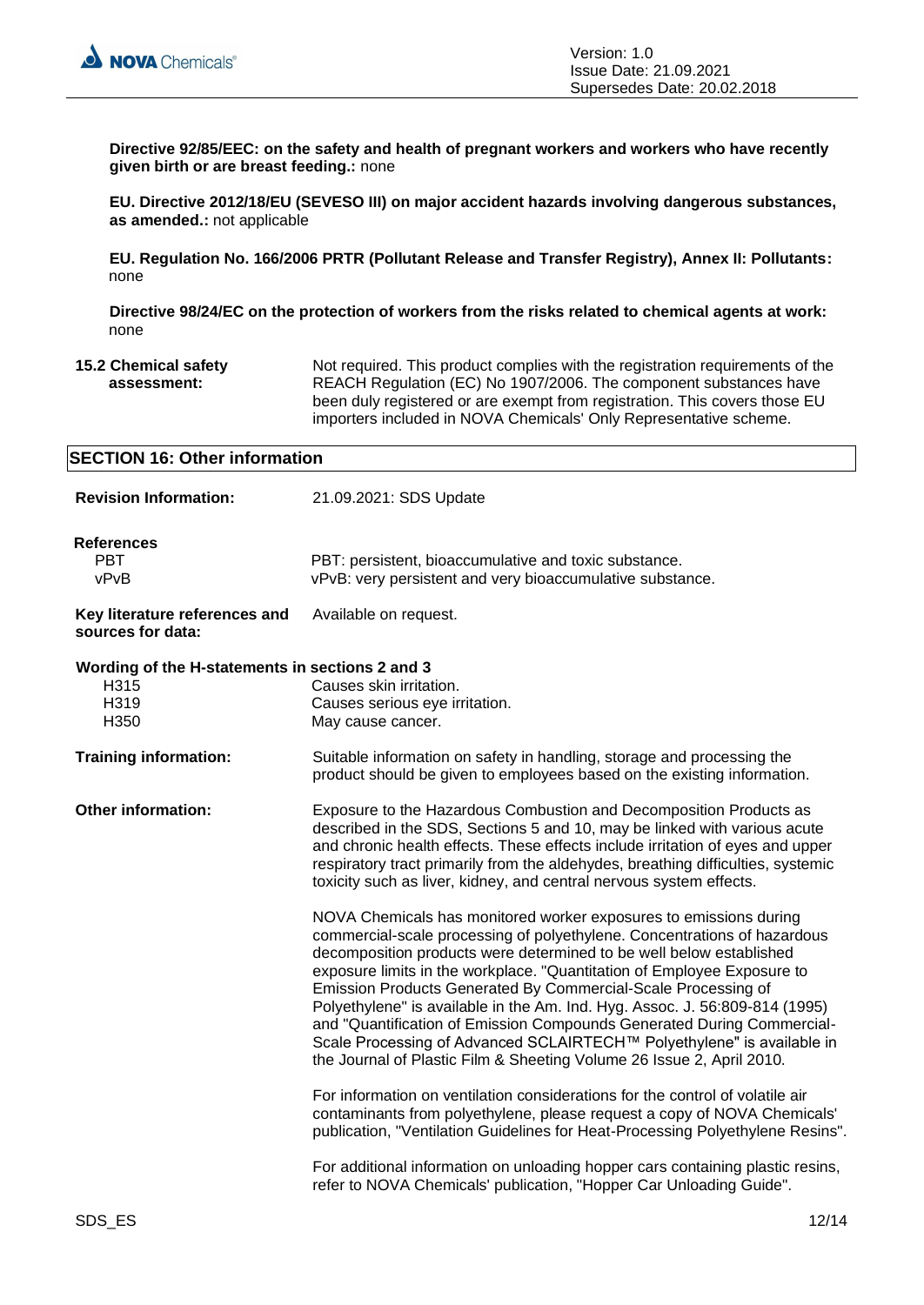|                    | For information on processing properties, selection of NOVAPOL resin<br>grades, refer to the NOVAPOL Product Data Sheets available on our web<br>site, under Products & Applications: http://www.novachemicals.com.                                                                                                                                                                                                                                                                                                                                                                                                                                                                                                                                                                                                                                                                                                                                                                                                                                                                                                                                                                                                                                                                                                                                                                                                                                                                                                                                                                                                                                                                                                                                                                                                                                 |
|--------------------|-----------------------------------------------------------------------------------------------------------------------------------------------------------------------------------------------------------------------------------------------------------------------------------------------------------------------------------------------------------------------------------------------------------------------------------------------------------------------------------------------------------------------------------------------------------------------------------------------------------------------------------------------------------------------------------------------------------------------------------------------------------------------------------------------------------------------------------------------------------------------------------------------------------------------------------------------------------------------------------------------------------------------------------------------------------------------------------------------------------------------------------------------------------------------------------------------------------------------------------------------------------------------------------------------------------------------------------------------------------------------------------------------------------------------------------------------------------------------------------------------------------------------------------------------------------------------------------------------------------------------------------------------------------------------------------------------------------------------------------------------------------------------------------------------------------------------------------------------------|
|                    | For additional information on preventing pellet loss, refer to published plastic<br>industry publications and resources under 'Operation Clean Sweep'; now<br>downloadable from the web at http://www.opcleansweep.org/.                                                                                                                                                                                                                                                                                                                                                                                                                                                                                                                                                                                                                                                                                                                                                                                                                                                                                                                                                                                                                                                                                                                                                                                                                                                                                                                                                                                                                                                                                                                                                                                                                            |
|                    | Polyethylene fines and dust particles are listed as a Class I combustible dust<br>by the National Fire Protection Association (see NFPA-68, Table F.1 (e)). For<br>additional information on control of static and minimizing potential dust and<br>fire hazards, refer to NFPA-654, "Standard for the Prevention of Fire and Dust<br>Explosions from the Manufacturing, Processing and Handling of Combustible<br>Particulate Solids, 2013 Edition".                                                                                                                                                                                                                                                                                                                                                                                                                                                                                                                                                                                                                                                                                                                                                                                                                                                                                                                                                                                                                                                                                                                                                                                                                                                                                                                                                                                               |
|                    | Explosivity testing was done on one NOVAPOL® LLDPE, one LDPE and one<br>HDPE resins with Pmax = 4.8-5.7 bar, Kst = 12-17 (bar m/s) and Minimum<br>Ignition Energy (MIE) = 1000-10,000; dust explosion class = St 1; this data<br>was obtained for polyethylene with a final particle size of 100% <250 um and<br>moisture content between 0 and 0.2%. Similar results are expected for the<br>remaining NOVAPOL® polyethylene resin grades.                                                                                                                                                                                                                                                                                                                                                                                                                                                                                                                                                                                                                                                                                                                                                                                                                                                                                                                                                                                                                                                                                                                                                                                                                                                                                                                                                                                                         |
|                    | For NOVAPOL resin grade specific information including food contact<br>compliance statements, please contact your sales representative or refer to<br>NOVA Chemicals' polyethylene Product Data Sheets.                                                                                                                                                                                                                                                                                                                                                                                                                                                                                                                                                                                                                                                                                                                                                                                                                                                                                                                                                                                                                                                                                                                                                                                                                                                                                                                                                                                                                                                                                                                                                                                                                                             |
| Key/Legend:        | ACGIH = American Conference of Governmental Industrial Hygienists; ADR = Transport of<br>Dangerous Goods by Road; ADR/RID = European Agreement of Dangerous Goods by<br>Road/Rail; CAS = Chemical Abstracts Service; DFG = Deutsche Forschungsgemeinschaft; EC50<br>= Effective Concentration 50%; EEC = European Economic Community; EU = European Union;<br>GHS = Globally Harmonized System for the Classification and Labelling of Chemicals; IARC =<br>International Agency for Research on Cancer; IATA = International Air Transport Association;<br>ICAO = International Civil Aviation Organization; IMDG = International Maritime Dangerous<br>Goods; IMO = International Maritime Organization; Kow = Octanol/water partition coefficient;<br>LC50 = Lethal Concentration 50%; LD50 = Lethal Dose 50%; LEL = Lower Explosive Limit; LFL<br>= Lower Flammable Limit; LLV = Level Limit Ceiling Limit (Sweden dust); MAK = Maximum<br>Concentration Value in the Workplace; NCEC = National Chemical Emergency Centre; NFPA =<br>National Fire Protection Association; NTP = National Toxicology Program; OEL = Occupational<br>Exposure Limit; PNOC = Particulates Not Otherwise Classified; PPE = Personal Protective<br>Equipment; REACH = Registration, Evaluation, Authorisation and Restriction of Chemical<br>Substances; RID = Transport of Dangerous Goods by Rail; SADT = Self Accelerating<br>Decomposition Temperature; SCBA = Self Contained Breathing Apparatus; SDS = Safety Data<br>Sheet; STEL = Short Term Exposure Limit; TLV = Threshold Limit Value; TWA = Time Weighted<br>Average; UEL = Upper Explosive Limit; UFL = Upper Flammable Limit; VLA-ED = Valor límite<br>Ambiental de Exposición Diaria (Environmental Exposure Daily Limit Value); VME = valeur limite<br>d'exposition (Occupational Exposure Limits) |
| <b>Issue Date:</b> | 21.09.2021                                                                                                                                                                                                                                                                                                                                                                                                                                                                                                                                                                                                                                                                                                                                                                                                                                                                                                                                                                                                                                                                                                                                                                                                                                                                                                                                                                                                                                                                                                                                                                                                                                                                                                                                                                                                                                          |
| <b>SDS No.:</b>    | <b>NOVA-0029B</b>                                                                                                                                                                                                                                                                                                                                                                                                                                                                                                                                                                                                                                                                                                                                                                                                                                                                                                                                                                                                                                                                                                                                                                                                                                                                                                                                                                                                                                                                                                                                                                                                                                                                                                                                                                                                                                   |
| Disclaimer:        | ALTHOUGH THE INFORMATION CONTAINED IN THIS DOCUMENT IS PRESENTED IN<br>GOOD FAITH, BASED ON AVAILABLE INFORMATION BELIEVED TO BE RELIABLE AT THE<br>TIME OF PREPARATION OF THIS DOCUMENT, <b>NOVA CHEMICALS MAKES NO</b><br>WARRANTIES OR REPRESENTATIONS WITH RESPECT TO THE INFORMATION OR THE<br>PRODUCT/MATERIALS DESCRIBED HEREIN, AND EXPRESSLY DISCLAIMS ALL IMPLIED                                                                                                                                                                                                                                                                                                                                                                                                                                                                                                                                                                                                                                                                                                                                                                                                                                                                                                                                                                                                                                                                                                                                                                                                                                                                                                                                                                                                                                                                         |

**MERCHANTABILITY OR FITNESS FOR A PARTICULAR PURPOSE). NO FREEDOM FROM INFRINGEMENT OF ANY PATENT OWNED BY NOVA CHEMICALS OR OTHERS IS TO BE INFERRED. THIS INFORMATION IS SUBJECT TO CHANGE WITHOUT NOTICE. PLEASE CONTACT NOVA CHEMICALS FOR THE MOST CURRENT VERSION OF THIS SDS. NOVA CHEMICALS DOES NOT ASSUME RESPONSIBILITY FOR SDS OBTAINED FROM THIRD PARTY SOURCES.**

**WARRANTIES AND CONDITIONS (INCLUDING ALL WARRANTIES AND CONDITIONS OF** 

**UNLESS SPECIFICALLY AGREED OTHERWISE, NOVA CHEMICALS DOES NOT TAKE**